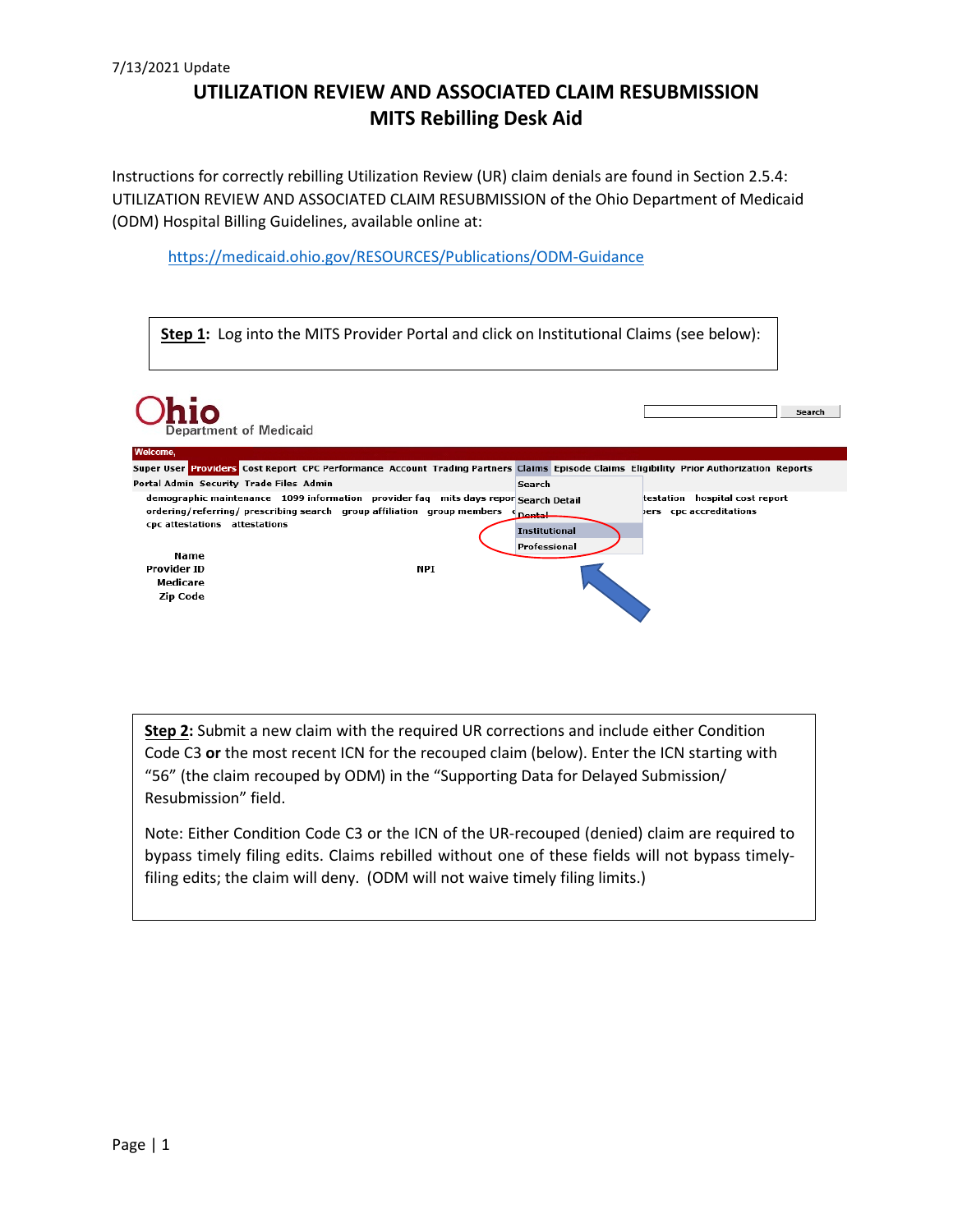To Enter Condition Code C3 (partial approval):

| <b>Institutional Claim:</b>                                  |                                                            |                                                                    |  |  |  |  |
|--------------------------------------------------------------|------------------------------------------------------------|--------------------------------------------------------------------|--|--|--|--|
| <b>BILLING INFORMATION</b>                                   | <b>SERVICE INFORMATION</b>                                 |                                                                    |  |  |  |  |
| <b>ICN</b>                                                   |                                                            | $\check{ }$<br>*Release of Information NOT ALLOWED TO RELEASE DATA |  |  |  |  |
| <b>Claim Received Date</b>                                   | *From Date                                                 |                                                                    |  |  |  |  |
| <b>Provider ID</b><br><b>NPI</b>                             | *To Date                                                   |                                                                    |  |  |  |  |
| *Type Of Bill<br>[Search]                                    | <b>Admission Date</b>                                      |                                                                    |  |  |  |  |
| <b>Claim Type</b>                                            | <b>Admission Hour</b>                                      |                                                                    |  |  |  |  |
| *Medicaid Billing Number                                     | *Admission Type                                            | $\checkmark$                                                       |  |  |  |  |
| *Date of Birth                                               | <b>Admit Source</b>                                        | [ Search ]                                                         |  |  |  |  |
| <b>Last Name</b>                                             | <b>Discharge Hour</b>                                      |                                                                    |  |  |  |  |
| <b>First Name, MI</b>                                        | *Patient Status                                            | [Search]                                                           |  |  |  |  |
| *Patient Account #                                           | *Covered Days                                              | 0                                                                  |  |  |  |  |
| <b>Medical Record #</b>                                      | <b>Non Covered Days</b>                                    | $\cup$                                                             |  |  |  |  |
| *Attending Physician #                                       | <b>Coinsurance Days</b>                                    | $\cup$                                                             |  |  |  |  |
| *Last Name                                                   | <b>Lifetime Reserve Days</b>                               |                                                                    |  |  |  |  |
| *First Name, MI                                              | <b>Prior Authorization #/</b><br><b>Precertification #</b> |                                                                    |  |  |  |  |
| Operating Physician #                                        | <b>TOTAL CHARGES</b>                                       |                                                                    |  |  |  |  |
| Other Physician #                                            | <b>Total Charges</b>                                       | \$0.00                                                             |  |  |  |  |
| *ICD Version 10 V                                            | <b>Total Non Covered Charges</b>                           | \$0.00                                                             |  |  |  |  |
| *Patient Amount Paid<br>\$0.00                               | <b>Total Covered Charges</b>                               | \$0.00                                                             |  |  |  |  |
|                                                              | <b>Medicaid CoPay Amount</b>                               | \$0.00                                                             |  |  |  |  |
|                                                              | <b>Note Reference Code</b>                                 | $\check{ }$                                                        |  |  |  |  |
|                                                              | <b>Notes</b>                                               | ∧                                                                  |  |  |  |  |
| Condition<br>Inpatient Procedure Occurrence/Span<br>Value    |                                                            |                                                                    |  |  |  |  |
| <b>Condition</b>                                             |                                                            |                                                                    |  |  |  |  |
| Sequence Condition Description                               |                                                            |                                                                    |  |  |  |  |
| Α                                                            |                                                            |                                                                    |  |  |  |  |
| ect row above to update -or- click add an item button below. |                                                            |                                                                    |  |  |  |  |
| add an item<br>delete                                        |                                                            |                                                                    |  |  |  |  |
| *Condition C3<br>*Sequence 01<br>[Search]                    |                                                            |                                                                    |  |  |  |  |

To report the denied ICN starting with "56" go to "Supporting Data for Delayed

Submission/Resubmission," select "Utilization/TPL Vendor Approved Resubmission" as the Reason, and enter the 56 ICN:

| <b>Attachments</b>                                              |                                                                                                                                                                                                                                       |  |  |  |  |  |
|-----------------------------------------------------------------|---------------------------------------------------------------------------------------------------------------------------------------------------------------------------------------------------------------------------------------|--|--|--|--|--|
| <b>Type of Document</b>                                         | <b>Transmission Type</b>                                                                                                                                                                                                              |  |  |  |  |  |
| $\overline{A}$                                                  |                                                                                                                                                                                                                                       |  |  |  |  |  |
| Select row above to update -or- click add an item button below. |                                                                                                                                                                                                                                       |  |  |  |  |  |
| delete                                                          | add an item                                                                                                                                                                                                                           |  |  |  |  |  |
|                                                                 | For attachments submitted via mail, not electronically attached, please send to the appropriate address. A button for printing a cover page and a button to view mailing<br>addresses will appear after the claim has been submitted. |  |  |  |  |  |
|                                                                 | For documents transmitted via Upload, an upload button will appear after the claim has been submitted. Only file types of gif, tiff, bmp, jpg, ppt, pptx, docx, docx, xls, xlsx, pdf,<br>txt, and mdi can be uploaded.                |  |  |  |  |  |
|                                                                 | *Type of Document SUPPORT DATA FOR CLAIM<br>$\checkmark$                                                                                                                                                                              |  |  |  |  |  |
| *Transmission Type UPLOAD V                                     |                                                                                                                                                                                                                                       |  |  |  |  |  |
|                                                                 | <b>Supporting Data for Delayed Submission / Resubmission</b><br><b>DISCLAIMER: Documentation to justify the ELAYED SUBMISSION/RESUBMISSION</b><br>r future audit purposes.                                                            |  |  |  |  |  |
| Previously Denied ICN or TCN                                    | 5620267123456 Beacon<br>UTILIZATION/TPL VENDOR APPROVED RESUBMISSION                                                                                                                                                                  |  |  |  |  |  |
| Page                                                            |                                                                                                                                                                                                                                       |  |  |  |  |  |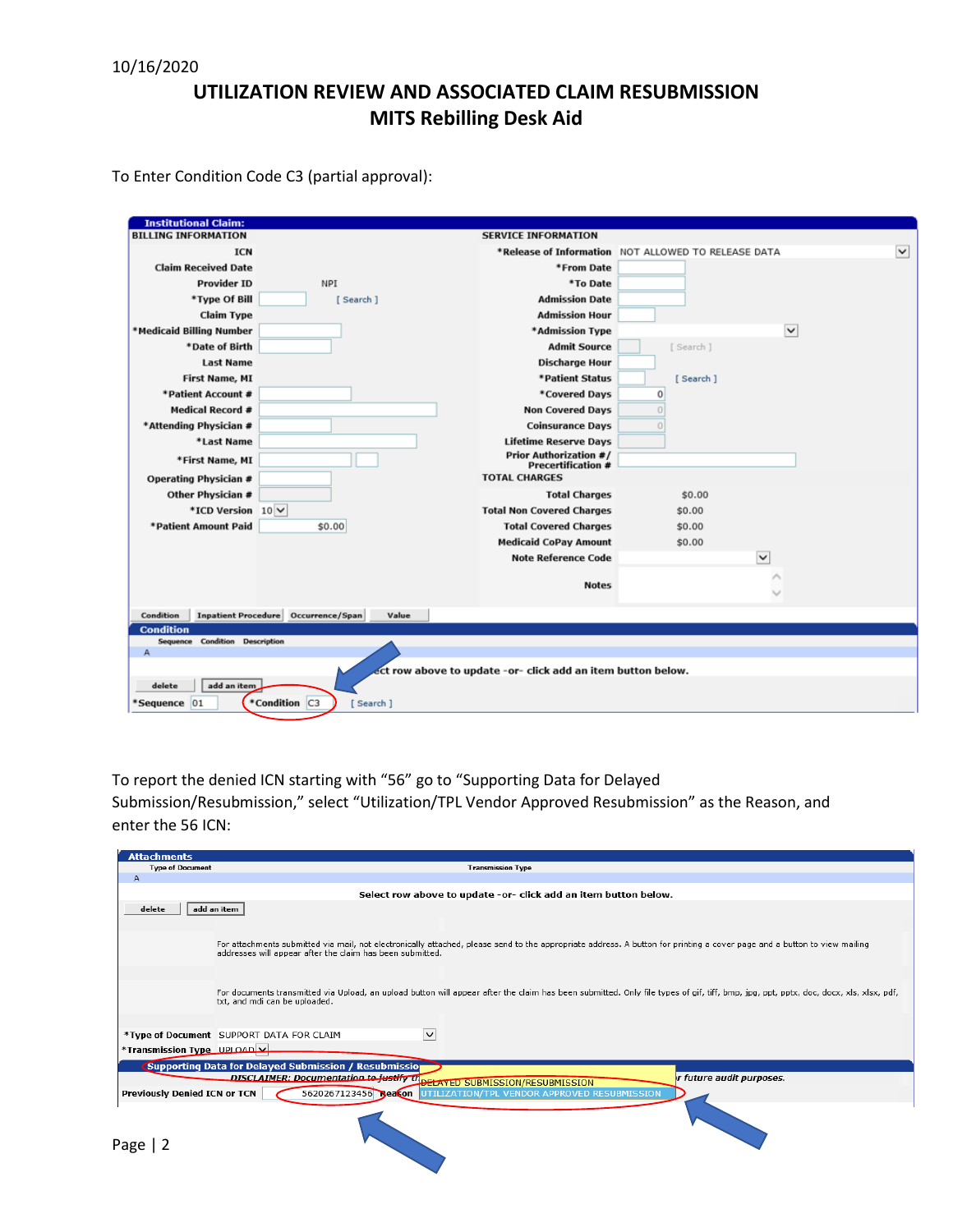**Step 3:** To attach the UR denial letter, click on the dropdown box and select "Support Data For Claim" (see below); upload the UR denial letter (click "add an item") from the utilization review entity, then click the Submit button. (Rebilled claims will deny without the UR denial letter.)

| <b>Condition</b>                                                 |                                                                                                                     |  |  |  |  |
|------------------------------------------------------------------|---------------------------------------------------------------------------------------------------------------------|--|--|--|--|
| Sequence Condition Description                                   |                                                                                                                     |  |  |  |  |
| Partial Approval<br>C3<br>A 01                                   |                                                                                                                     |  |  |  |  |
|                                                                  |                                                                                                                     |  |  |  |  |
| Select row above to update -or- click add an item button below.  |                                                                                                                     |  |  |  |  |
| add an item<br>delete                                            |                                                                                                                     |  |  |  |  |
| *Condition C3<br>*Sequence 01<br>[Search]                        |                                                                                                                     |  |  |  |  |
|                                                                  |                                                                                                                     |  |  |  |  |
| [Search]<br>[ Search ]                                           | <b>Status</b>                                                                                                       |  |  |  |  |
| <b>Submitted EAPG</b>                                            | <b>Final EAPG</b>                                                                                                   |  |  |  |  |
|                                                                  |                                                                                                                     |  |  |  |  |
| <b>Initial EAPG</b>                                              | <b>Pay Action</b>                                                                                                   |  |  |  |  |
| <b>ADMISSION SUMMARY</b><br>moe                                  |                                                                                                                     |  |  |  |  |
| <b>SERTIFICATION</b><br><b>Attachments</b>                       |                                                                                                                     |  |  |  |  |
| <b>DENTAL MODELS</b><br><b>Type of Document</b>                  | ission Type Description                                                                                             |  |  |  |  |
| <b>DIAGNOSTIC REPORT</b><br>A                                    |                                                                                                                     |  |  |  |  |
| <b>DISCHARGE SUMMARY</b>                                         |                                                                                                                     |  |  |  |  |
| <b>EXPLANATION OF BENEFITS</b><br>MODELS                         | update -or- click add an item button below.                                                                         |  |  |  |  |
| add ar<br>delete<br><b>NURSING NOTES</b>                         |                                                                                                                     |  |  |  |  |
| <b>OPERATIVE NOTE</b>                                            |                                                                                                                     |  |  |  |  |
| PHYSICAL THERAPY CERTIFICATION                                   |                                                                                                                     |  |  |  |  |
| PHYSICAL THERAPY NOTES                                           | ached, please send to the appropriate address. A button for printing a cover page and a button to view<br>ubmitted. |  |  |  |  |
| PHYSICIAN ORDER                                                  |                                                                                                                     |  |  |  |  |
| <b>PRESCRIPTION</b>                                              |                                                                                                                     |  |  |  |  |
| PROSTHETICS OR ORTHOTIC CERTIFICATION                            |                                                                                                                     |  |  |  |  |
| <b>RADIOLOGY FILMS</b>                                           | will appear after the claim has been submitted. Only file types of gif, tiff, bmp, jpg, ppt, pptx, doc, docx,       |  |  |  |  |
| <b>RADIOLOGY REPORTS</b>                                         |                                                                                                                     |  |  |  |  |
| REFERRAL FORM (OHIO 6653)<br>REPORT OF TESTS AND ANALYSIS REPORT |                                                                                                                     |  |  |  |  |
| *Type of Document<br><b>SUPPORT DATA FOR CLAIM</b>               |                                                                                                                     |  |  |  |  |
| $\checkmark$                                                     |                                                                                                                     |  |  |  |  |
| *Transmission Type                                               |                                                                                                                     |  |  |  |  |
| <b>Description</b>                                               |                                                                                                                     |  |  |  |  |
|                                                                  |                                                                                                                     |  |  |  |  |

#### **Important Notes:**

- 1. Adjustment Reason Code **(ARC or EOB) 8008** permits the provider to correct and resubmit the UR denied claim for the same type of bill (inpatient or outpatient) within **180 days** of the recouped "56" claim. (OAC 5160-1-19 (D)(2)(ii); ODM will not waive timely filing limits after 180 days.)
- 2. **ARC 8010** is assigned when the payment is recouped for UR-denied claims and the provider is **never allowed to resubmit** the claim for this consumer and dates of service.
- 3. **ARC 8012** permits the provider to resubmit the UR-denied inpatient claim as an outpatient claim within **60 days** of the recouped "56" claim. Adjustments to overpaid claims must be submitted within 60 days. (OAC 5160-1-19(F)(2); ODM will not waive timely filing limits after 60 days.
	- a. The provider **must** correct the UR errors identified on the recouped claim and rebill outpatient services-only. Improperly rebilled claims will be denied.
	- b. If the UR-denied inpatient claim contains multiple dates of service, the provider can bill for all out-patient services rendered on the first service date, but the provider can **only bill for laboratory and radiology services** rendered on dates of service **subsequent** to the first date of service. (Improperly rebilled claims will be denied.)